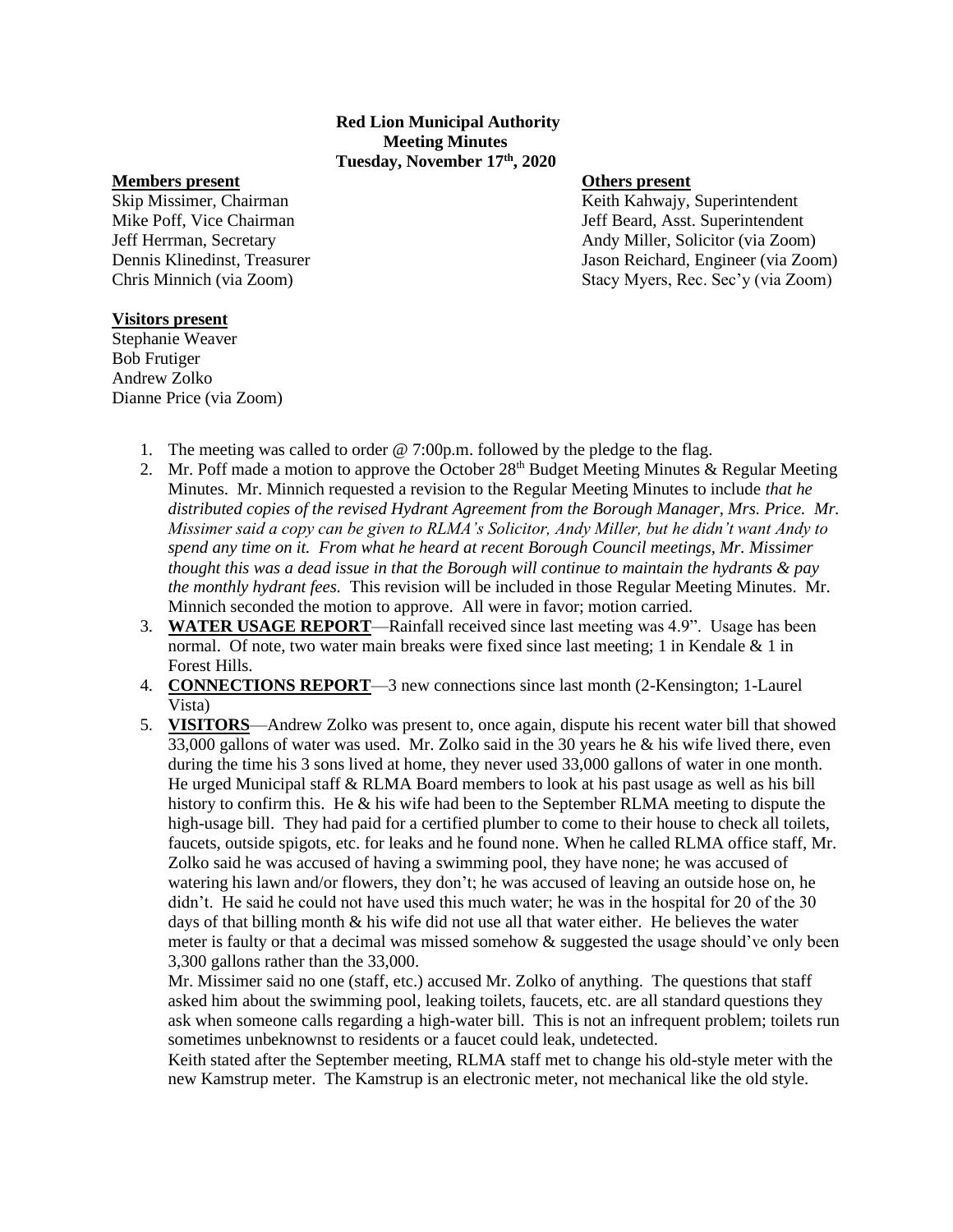There are no moving parts. Staff tested the old meter at 15 gallons/minute, 2 gallons/minute  $\& 1/4$ gallon/minute and all 3 tests came back at 100% accuracy.

With the old meter being mechanical, water must go through the meter to move the dials  $\&$ calculate usage. While it's true at the time staff was at the Zolko residence nothing was leaking, that doesn't mean nothing DID leak at some point in that billing period. Mr. Missimer said it's not unusual to have one month of high usage; it doesn't mean the meter is faulty. A faulty meter doesn't correct itself & since that high-usage bill, the Zolko's bills has been back to their normal usage.

Mr. Klinedinst stated one of his toilets recently had a flapper that was stuck & had he not heard the water running, it could've produced a high water bill as well. Things like this happen.

Jeff Beard said a running toilet can allow up to 8,000 gallons to go through a meter in one day. Years ago, the Zolko's had to install a booster pump to receive an adequate water supply because their house sits uphill from the water line. Mr. Zolko said that pump is still working  $\&$  there is nothing out of service or faulty with any of his other appliances in his home.

He asked the Board for consideration & leniency regarding the high water bill, repeating that he does not believe it possible for two people to use that much water in one month  $\&$  it must have been a faulty meter or billing error.

Stephanie Weaver, a visitor at tonight's meeting, asked Mr. Zolko how he can know for sure that nothing in his home was leaking/running, if he was in the hospital 20 days out of the 30? He was adamant that  $33,000$  gallons of water was not used  $\&$  all his toilets, faucets, etc. are kept in good working condition.

Mr. Missimer said the Board is denying Mr. Zolko's request to waive the 33,000-gallon water bill. If he wishes, he can arrange a payment plan or extension with staff, but the bill will need to be paid by the end of February 2021.

# 6. **WATER & SEWER—OLD BUSINESS**

## • **Solicitor's Report**—Andy reported:

- o **Dallastown-Yoe Water Authority** was scheduled to discuss the bulk sales agreement at their meeting last week. Andy will follow up with their Solicitor Peter Ruth regarding that.
- o **He is still waiting for the deed** from the Borough for the lot line change/lot add-on to the Authority's property. Mrs. Price stated the Borough already approved it, but the Borough Solicitor, Mike Craley has the deed, but wants the blanks typed in to make a cleaner copy. Andy will follow up with Mr. Craley regarding that.
- **Engineer's Report**—Jason reported:
	- o **Springvale Road Water Main Extension Project**—Jason's office prepared the final draft of the plans & contract specifications; RLMA staff has reviewed them. The plans involve installation of 2,170 linear feet of 8" main, a 6" diameter interconnection with the existing main on Wise Avenue & 18 service connections. The interconnection on Wise will replace the blowoff & will eliminate the need for staff to continue to exercise that blowoff. In addition, approximately 80' of pipe will be added at Wise Avenue too. The project also includes the installation of two fire hydrants, per Windsor Township's request, as there are currently no fire hydrants in that area. Windsor Township will reimburse RLMA for the cost of the hydrants. Jason & staff estimate construction costs for this project in the range of \$700,000, but Jason stated costs may come in lower. There are a few details to work out yet  $\&$  the project may get delayed a little so it's not being conducted in bad weather. Temporary pavement restoration can be done until Spring when final restoration can take place. This has been coordinated with Windsor Township also. Of note, Tate Industries is looking for additional fire protection, so this extension  $\&$ replacement will help them if they move forward with that.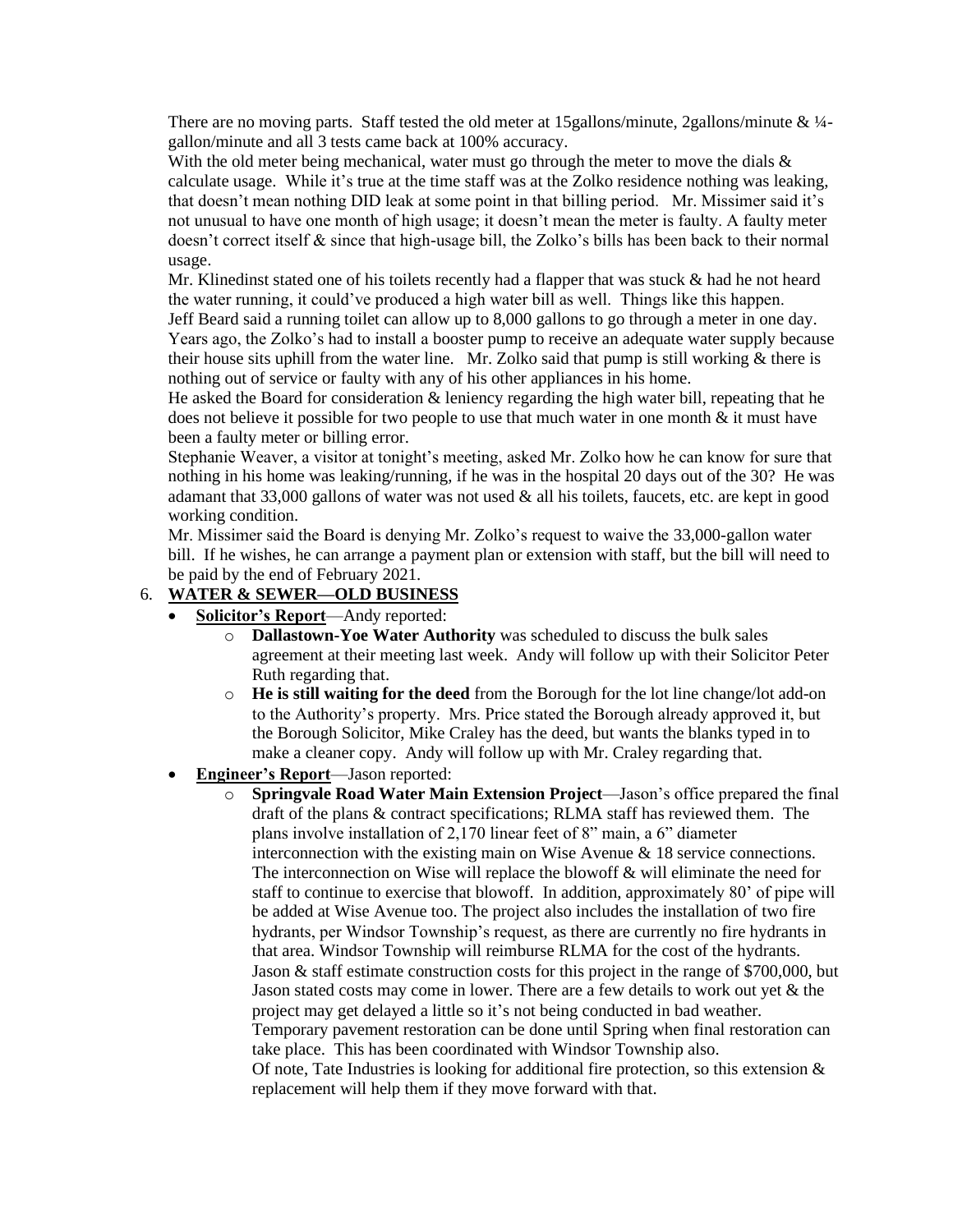Mr. Klinedinst made a motion to authorize the advertisement for bids on this project; Mr. Herrman seconded. All were in favor; motion carried. Jason expects bid tabulations to be presented at the December  $15<sup>th</sup> R LMA$  meeting.

- o **Edgewood Tank**—the proposed scope of work outlining the recommended approach for tank replacement is close to completion, but Jason said more time is needed to finalize everything. He should have information available to email to Board members for their review by the December 15<sup>th</sup> meeting.
- o **Lancaster Street Water Main Interconnection**—the stream classification was upgraded due to DEP classifying the existing tributary as exceptional waters. Per the Borough Engineer, this project is currently on hold as consultants are trying to schedule a meeting with DEP to avoid providing extra information required on a joint permit.
- o **Rutter's (end of town at N**. **Main & Prospect)—**Mr. Klinedinst reported this store plans an expansion to include beer & wine sales. He wanted the Authority to be aware of the project, although Rutter's probably won't have any need to contact RLMA regarding it.
- **Superintendent's Report**—Keith reported the following:
- $\circ$  Shutoffs for delinquent water bills will be December 16<sup>th</sup>, 2020
- 7. **WATER & SEWER—NEW BUSINESS**—Keith & Jeff reported the following:
	- Mr. Poff made a motion to adopt the following Resolutions; Mr. Herrman seconded. All were in favor; motion carried.
		- o **Resolution 2020-2**—to adopt the Water & Sewer Budget—Keith stated no changes or revisions were made to the budget since the October RLMA Budget Meeting. The copies that the Board received at that meeting can be marked "Final Budget"; Keith will email copies to members.
		- o **Resolution 2020**-**3**—to adopt 2021 Water Rates—no proposed increase for 2021
		- o **Resolution 2020**-**4**—to adopt 2021 Sewer Rates—no proposed increase for 2021
		- o **Resolution 2020**-**5**—to adopt Certain Fees
	- 2021 Chemical Bids were advertised in the local newspaper & have been emailed to vendors. Bid opening will be Thursday, December  $10<sup>th</sup>$  @ 10am in the Municipal Meeting Room.
	- The list of proposed meeting dates for 2021 has been distributed. The December  $22<sup>nd</sup>$ meeting date was changed to Tuesday, December 14th, 2021. Any other conflicts should be brought to Keith's attention before the December 15<sup>th</sup>, 2020 Meeting.
	- November  $16<sup>th</sup>$ —installation of the meter head Jeff found for Green Branch
	- Keystone contractor is proposing to have the fuel tanks at the fuel island removed by Christmas
- 8. **Other business**
	- Mr. Missimer mentioned the two COVID-19 vaccines that are being proposed look to be promising in effectiveness. Municipal Authority employees are considered priority candidates for these vaccines, so he urged RLMA employees to get those to protect themselves.
	- House Bill 2597 is before the Pennsylvania legislature & would amend Title 66 (Public Utilities) PA Consolidated Statutes, in rates and distribution systems, providing for valuation of acquired water & wastewater systems. Mr. Missimer contacted Stan Saylor's office and reported that either Stan Saylor or Kevin Eck (from Saylor's office) will be at the December RLMA meeting to hear why RLMA supports this legislation & for them to explain to the Board why they do or don't support it.
- 9. **Bills & Statements**—Mr. Poff made a motion to pay the bills & statements; Mr. Herrman seconded. All were in favor; motion carried.